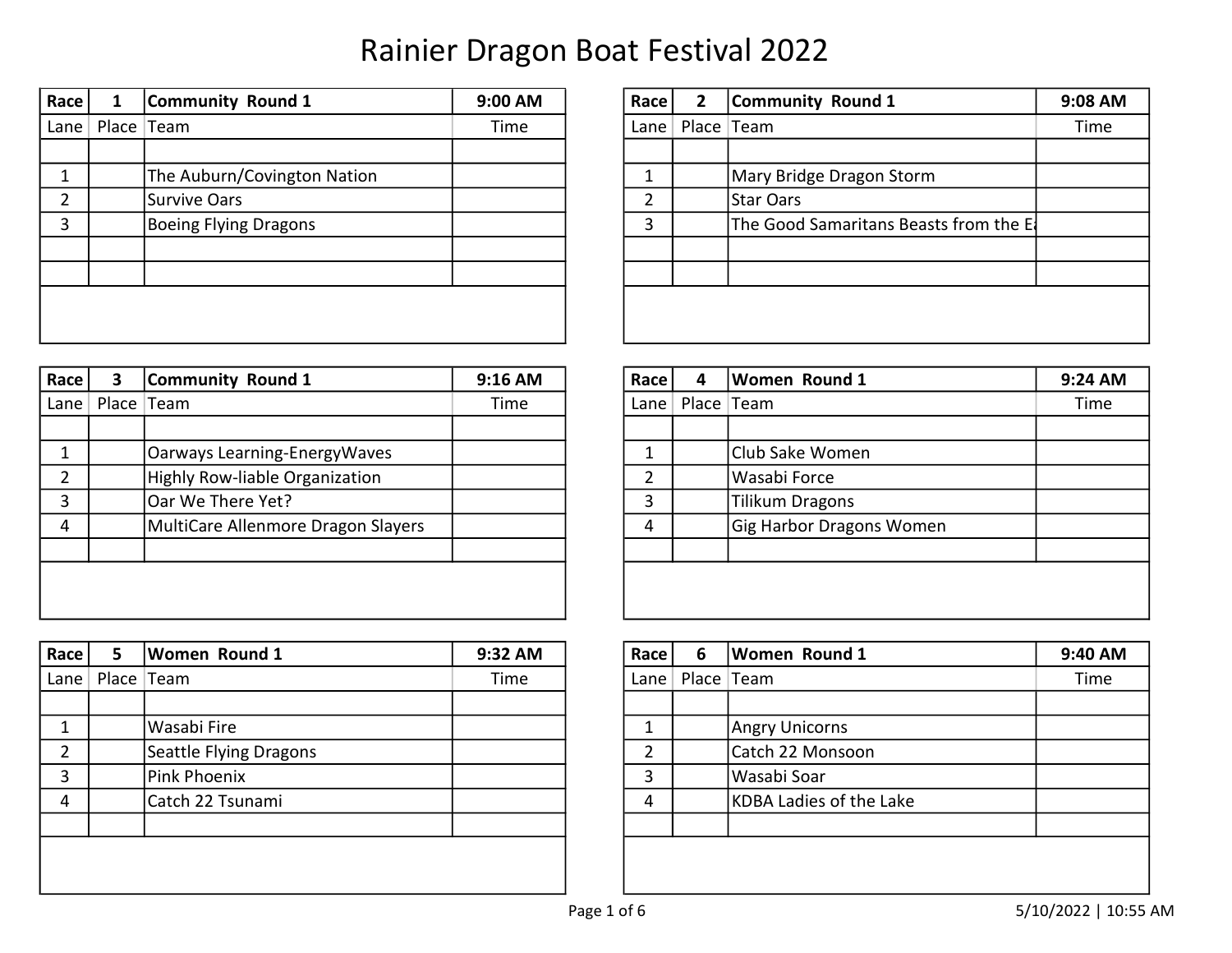| Race | Women Round 1                   | 9:48 AM | Race | 8 | Mixed Round 1                   | 9:56 AM |
|------|---------------------------------|---------|------|---|---------------------------------|---------|
| Lane | Place Team                      | Time    | Lane |   | Place Team                      | Time    |
|      |                                 |         |      |   |                                 |         |
|      | <b>OWLS Dragonflies</b>         |         |      |   | <b>Wasabi Grand Masters</b>     |         |
| ົ    | Amazon Dragons Paddling Club    |         |      |   | Club Sake Mixed                 |         |
| 3    | <b>Willamette River Dragons</b> |         | 3    |   | <b>Gig Harbor Dragons Mixed</b> |         |
|      |                                 |         | 4    |   | KDBA Draggin Tails              |         |
|      |                                 |         |      |   |                                 |         |
|      |                                 |         |      |   |                                 |         |
|      |                                 |         |      |   |                                 |         |

| Race           | 8          | <b>Mixed Round 1</b>            | 9:56 AM |
|----------------|------------|---------------------------------|---------|
| Lane           | Place Team |                                 | Time    |
|                |            |                                 |         |
| 1              |            | <b>Wasabi Grand Masters</b>     |         |
| $\overline{2}$ |            | Club Sake Mixed                 |         |
| 3              |            | <b>Gig Harbor Dragons Mixed</b> |         |
| 4              |            | <b>KDBA Draggin Tails</b>       |         |
|                |            |                                 |         |
|                |            |                                 |         |
|                |            |                                 |         |

| Race<br>9 | Mixed Round 1                | 10:04 AM   | Race | 10 | <b>Community Round 2</b>               | 10:32 AM                                                      |
|-----------|------------------------------|------------|------|----|----------------------------------------|---------------------------------------------------------------|
| Lane      |                              | Time       |      |    |                                        | Time                                                          |
|           |                              |            |      |    |                                        |                                                               |
|           | WPC Premier Burn             |            |      |    | MultiCare Allenmore Dragon Slayers     |                                                               |
|           | Catch 22 Hurricane           |            | ำ    |    | The Good Samaritans Beasts from the El |                                                               |
|           | SoCal Masters                |            | 3    |    | Oar We There Yet?                      |                                                               |
|           | Seattle Flying Dragons Mixed |            | 4    |    | Boeing Flying Dragons                  |                                                               |
|           |                              |            |      |    |                                        |                                                               |
|           |                              |            |      |    |                                        |                                                               |
|           |                              |            |      |    |                                        |                                                               |
|           |                              | Place Team |      |    | Lane                                   | Place Team<br>Advancements to Semis based on cumulative times |

| Race     | 11 | <b>Community Round 2</b>                        | 10:40 AM | Race   | 12 | <b>Community Round 2</b>                        | 10:48 AM |
|----------|----|-------------------------------------------------|----------|--------|----|-------------------------------------------------|----------|
| Lane $ $ |    | Place Team                                      | Time     | Lane I |    | Place Team                                      | Time     |
|          |    |                                                 |          |        |    |                                                 |          |
|          |    | <b>Star Oars</b>                                |          |        |    | Oarways Learning-EnergyWaves                    |          |
|          |    | Highly Row-liable Organization                  |          |        |    | The Auburn/Covington Nation                     |          |
|          |    | Survive Oars                                    |          |        |    | Mary Bridge Dragon Storm                        |          |
|          |    |                                                 |          |        |    |                                                 |          |
|          |    |                                                 |          |        |    |                                                 |          |
|          |    |                                                 |          |        |    |                                                 |          |
|          |    | Advancements to Semis based on cumulative times |          |        |    | Advancements to Semis based on cumulative times |          |

| Race | 10                                              | <b>Community Round 2</b>               | 10:32 AM |  |  |  |  |  |
|------|-------------------------------------------------|----------------------------------------|----------|--|--|--|--|--|
| Lane |                                                 | Place   Team                           | Time     |  |  |  |  |  |
|      |                                                 |                                        |          |  |  |  |  |  |
|      |                                                 | MultiCare Allenmore Dragon Slayers     |          |  |  |  |  |  |
| 2    |                                                 | The Good Samaritans Beasts from the E. |          |  |  |  |  |  |
| 3    |                                                 | Oar We There Yet?                      |          |  |  |  |  |  |
| 4    |                                                 | <b>Boeing Flying Dragons</b>           |          |  |  |  |  |  |
|      |                                                 |                                        |          |  |  |  |  |  |
|      |                                                 |                                        |          |  |  |  |  |  |
|      | Advancements to Semis based on cumulative times |                                        |          |  |  |  |  |  |

| Race           | 12 <sup>2</sup> | <b>Community Round 2</b>     | 10:48 AM |
|----------------|-----------------|------------------------------|----------|
| Lane           | Place Team      |                              | Time     |
|                |                 |                              |          |
|                |                 | Oarways Learning-EnergyWaves |          |
| $\overline{2}$ |                 | The Auburn/Covington Nation  |          |
| 3              |                 | Mary Bridge Dragon Storm     |          |
|                |                 |                              |          |
|                |                 |                              |          |
|                |                 |                              |          |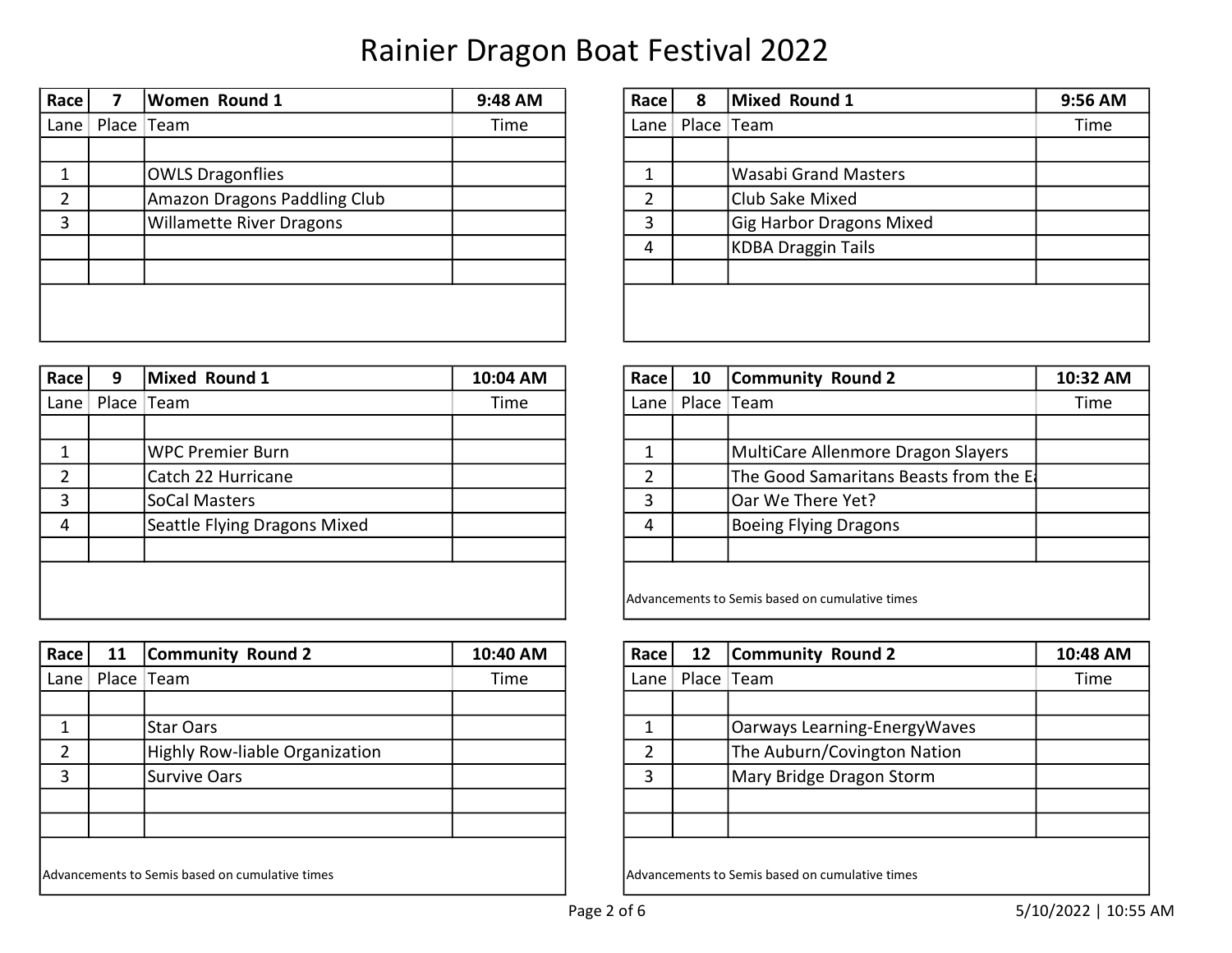| Race                                            | 13 | Women Round 2                | 10:56 AM | Race | 14                                              | <b>Women Round 2</b>   | 11:04 AM |
|-------------------------------------------------|----|------------------------------|----------|------|-------------------------------------------------|------------------------|----------|
| Lane $ $                                        |    | Place Team                   | Time     | Lane |                                                 | Place Team             | Time     |
|                                                 |    |                              |          |      |                                                 |                        |          |
|                                                 |    | Amazon Dragons Paddling Club |          |      |                                                 | Seattle Flying Dragons |          |
|                                                 |    | Wasabi Fire                  |          |      |                                                 | <b>Angry Unicorns</b>  |          |
|                                                 |    | Club Sake Women              |          |      |                                                 | Wasabi Force           |          |
| 4                                               |    | Catch 22 Monsoon             |          |      |                                                 |                        |          |
|                                                 |    |                              |          |      |                                                 |                        |          |
|                                                 |    |                              |          |      |                                                 |                        |          |
| Advancements to Semis based on cumulative times |    |                              |          |      | Advancements to Semis based on cumulative times |                        |          |

| $ $ Race $ $ | 15 | <b>Women Round 2</b>                            | 11:12 AM | Race | 16 | <b>Women Round 2</b>                            | 11:20 A |
|--------------|----|-------------------------------------------------|----------|------|----|-------------------------------------------------|---------|
| Lane         |    | Place Team                                      | Time     | Lane |    | Place Team                                      | Time    |
|              |    |                                                 |          |      |    |                                                 |         |
|              |    | <b>Tilikum Dragons</b>                          |          |      |    | Wasabi Soar                                     |         |
|              |    | KDBA Ladies of the Lake                         |          |      |    | Gig Harbor Dragons Women                        |         |
| 3            |    | <b>OWLS Dragonflies</b>                         |          |      |    | Catch 22 Tsunami                                |         |
| 4            |    | Pink Phoenix                                    |          | 4    |    | <b>Willamette River Dragons</b>                 |         |
|              |    |                                                 |          |      |    |                                                 |         |
|              |    |                                                 |          |      |    |                                                 |         |
|              |    | Advancements to Semis based on cumulative times |          |      |    | Advancements to Semis based on cumulative times |         |

| Race | 17         | Mixed Round 2                                   | 11:28 AM | Race l | 18 | Mixed Round 2                                   | 11:36 AM |
|------|------------|-------------------------------------------------|----------|--------|----|-------------------------------------------------|----------|
| Lane | Place Team |                                                 | Time     | Lane   |    | Place Team                                      | Time     |
|      |            |                                                 |          |        |    |                                                 |          |
|      |            | Club Sake Mixed                                 |          |        |    | <b>Gig Harbor Dragons Mixed</b>                 |          |
|      |            | KDBA Draggin Tails                              |          | ำ      |    | Seattle Flying Dragons Mixed                    |          |
| 3    |            | WPC Premier Burn                                |          | 3      |    | Wasabi Grand Masters                            |          |
| 4    |            | SoCal Masters                                   |          | 4      |    | Catch 22 Hurricane                              |          |
|      |            |                                                 |          |        |    |                                                 |          |
|      |            |                                                 |          |        |    |                                                 |          |
|      |            | Advancements to Semis based on cumulative times |          |        |    | Advancements to Semis based on cumulative times |          |

| Race           | 14 | <b>Women Round 2</b>                            | 11:04 AM |  |  |  |  |  |  |
|----------------|----|-------------------------------------------------|----------|--|--|--|--|--|--|
| Lane           |    | Place   Team                                    | Time     |  |  |  |  |  |  |
|                |    |                                                 |          |  |  |  |  |  |  |
| 1              |    | Seattle Flying Dragons                          |          |  |  |  |  |  |  |
| $\overline{2}$ |    | <b>Angry Unicorns</b>                           |          |  |  |  |  |  |  |
| 3              |    | Wasabi Force                                    |          |  |  |  |  |  |  |
|                |    |                                                 |          |  |  |  |  |  |  |
|                |    |                                                 |          |  |  |  |  |  |  |
|                |    |                                                 |          |  |  |  |  |  |  |
|                |    | Advancements to Semis based on cumulative times |          |  |  |  |  |  |  |

| Race l                                          | 15         | <b>Women Round 2</b>    | 11:12 AM                                        | Race | 16 | <b>Women Round 2</b>            | 11:20 AM |
|-------------------------------------------------|------------|-------------------------|-------------------------------------------------|------|----|---------------------------------|----------|
| Lane $\mathord{\,\mathsf{I}}$                   | Place Team |                         | Time                                            | Lane |    | Place Team                      | Time     |
|                                                 |            |                         |                                                 |      |    |                                 |          |
|                                                 |            | Tilikum Dragons         |                                                 |      |    | Wasabi Soar                     |          |
| $\overline{2}$                                  |            | KDBA Ladies of the Lake |                                                 | ∍    |    | Gig Harbor Dragons Women        |          |
| 3                                               |            | <b>OWLS Dragonflies</b> |                                                 |      |    | Catch 22 Tsunami                |          |
| $\overline{4}$                                  |            | Pink Phoenix            |                                                 | 4    |    | <b>Willamette River Dragons</b> |          |
|                                                 |            |                         |                                                 |      |    |                                 |          |
|                                                 |            |                         |                                                 |      |    |                                 |          |
| Advancements to Semis based on cumulative times |            |                         | Advancements to Semis based on cumulative times |      |    |                                 |          |

| Race          | 18         | Mixed Round 2                | 11:36 AM |
|---------------|------------|------------------------------|----------|
| Lane $ $      | Place Team |                              | Time     |
|               |            |                              |          |
|               |            | Gig Harbor Dragons Mixed     |          |
| $\mathcal{P}$ |            | Seattle Flying Dragons Mixed |          |
| 3             |            | <b>Wasabi Grand Masters</b>  |          |
|               |            | Catch 22 Hurricane           |          |
|               |            |                              |          |
|               |            |                              |          |

Advancements to Semis based on cumulative times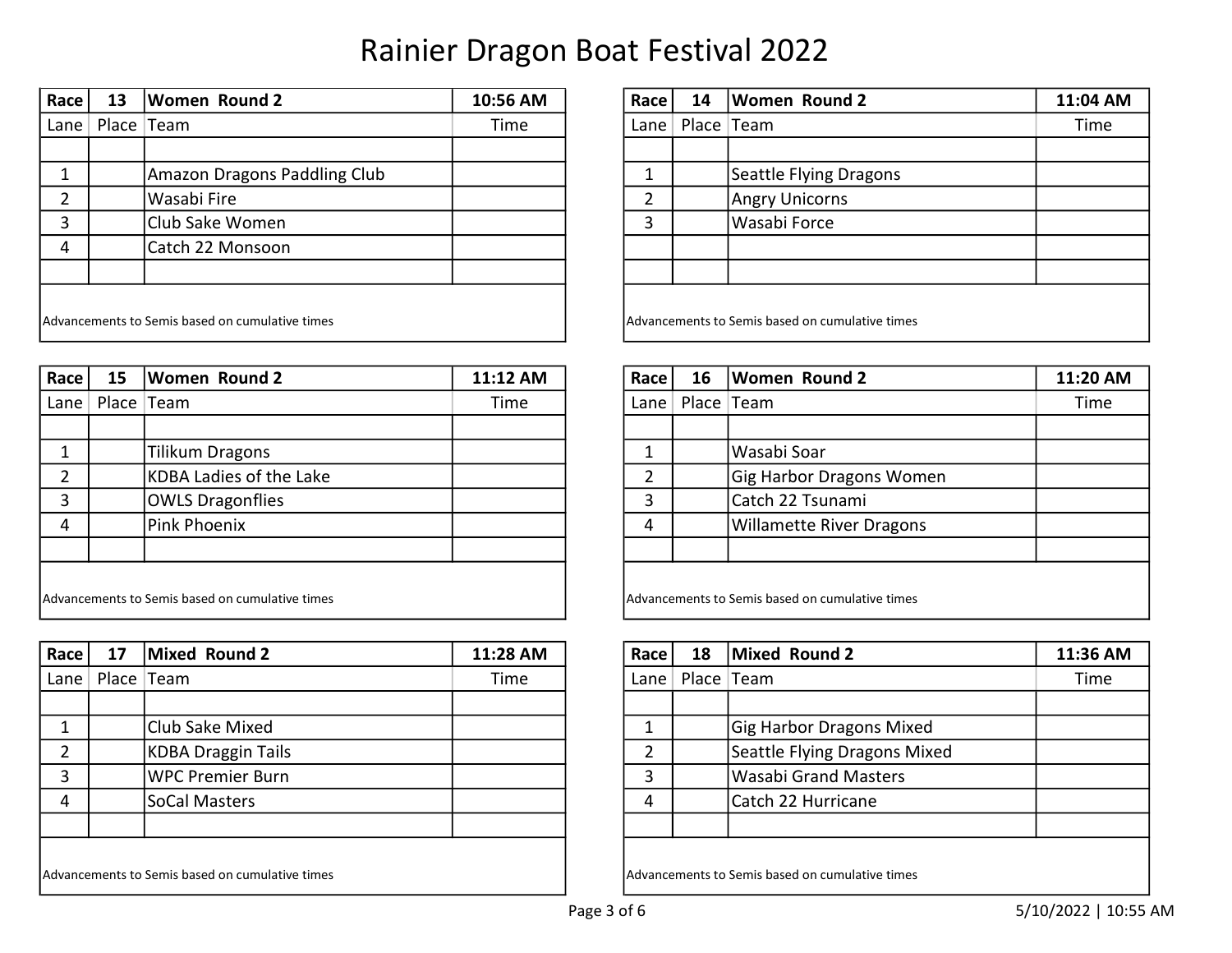| Race                                                                                                | 19 | Community Semi | 12:14 PM | Race         | 20 | Community Semi                                                                             | 12:22 PM |
|-----------------------------------------------------------------------------------------------------|----|----------------|----------|--------------|----|--------------------------------------------------------------------------------------------|----------|
| Lane $ $                                                                                            |    | Place Team     | Time     | Lane $\vert$ |    | Place Team                                                                                 | Time     |
|                                                                                                     |    |                |          |              |    |                                                                                            |          |
|                                                                                                     |    |                |          |              |    |                                                                                            |          |
|                                                                                                     |    |                |          |              |    |                                                                                            |          |
|                                                                                                     |    |                |          |              |    |                                                                                            |          |
|                                                                                                     |    |                |          |              |    |                                                                                            |          |
|                                                                                                     |    |                |          |              |    |                                                                                            |          |
| 1st to Rainier Final, 2nd to Tacoma Final, fastest two 3rds to Orca Final, rest to Cascade<br>Final |    |                |          | Final        |    | 1st to Rainier Final, 2nd to Tacoma Final, fastest two 3rds to Orca Final, rest to Cascade |          |

| Race                                                                                                | 21 | Community Semi | 12:30 PM | Race     | 22 | Women B Semi                          | 12:38 PM |
|-----------------------------------------------------------------------------------------------------|----|----------------|----------|----------|----|---------------------------------------|----------|
| Lane                                                                                                |    | Place Team     | Time     | Lane $ $ |    | Place   Team                          | Time     |
|                                                                                                     |    |                |          |          |    |                                       |          |
|                                                                                                     |    |                |          |          |    |                                       |          |
|                                                                                                     |    |                |          |          |    |                                       |          |
|                                                                                                     |    |                |          |          |    |                                       |          |
|                                                                                                     |    |                |          |          |    |                                       |          |
|                                                                                                     |    |                |          |          |    |                                       |          |
| 1st to Rainier Final, 2nd to Tacoma Final, fastest two 3rds to Orca Final, rest to Cascade<br>Final |    |                |          |          |    | 11st and 2nd advance to Women B Final |          |

| Race                                 | 23                    | <b>Women B Semi</b> | 12:46 PM                             | Race     | 24 | <b>Women A Semi</b> | 12:54 PM |
|--------------------------------------|-----------------------|---------------------|--------------------------------------|----------|----|---------------------|----------|
|                                      | Lane   Place $ $ Team |                     | Time                                 | Lane $ $ |    | Place Team          | Time     |
|                                      |                       |                     |                                      |          |    |                     |          |
|                                      |                       |                     |                                      |          |    |                     |          |
|                                      |                       |                     |                                      |          |    |                     |          |
|                                      |                       |                     |                                      |          |    |                     |          |
|                                      |                       |                     |                                      |          |    |                     |          |
|                                      |                       |                     |                                      |          |    |                     |          |
|                                      |                       |                     |                                      |          |    |                     |          |
| 1st and 2nd advance to Women B Final |                       |                     | 1st and 2nd advance to Women A Final |          |    |                     |          |

| Race                                                                                                | 20           | Community Semi | 12:22 PM |  |  |  |  |
|-----------------------------------------------------------------------------------------------------|--------------|----------------|----------|--|--|--|--|
| Lane                                                                                                | Place   Team |                | Time     |  |  |  |  |
|                                                                                                     |              |                |          |  |  |  |  |
|                                                                                                     |              |                |          |  |  |  |  |
|                                                                                                     |              |                |          |  |  |  |  |
|                                                                                                     |              |                |          |  |  |  |  |
|                                                                                                     |              |                |          |  |  |  |  |
|                                                                                                     |              |                |          |  |  |  |  |
| 1st to Rainier Final, 2nd to Tacoma Final, fastest two 3rds to Orca Final, rest to Cascade<br>Final |              |                |          |  |  |  |  |

| Race | 22                                   | <b>Women B Semi</b> | 12:38 PM |  |  |  |  |  |
|------|--------------------------------------|---------------------|----------|--|--|--|--|--|
| Lane |                                      | Place Team          | Time     |  |  |  |  |  |
|      |                                      |                     |          |  |  |  |  |  |
|      |                                      |                     |          |  |  |  |  |  |
|      |                                      |                     |          |  |  |  |  |  |
|      |                                      |                     |          |  |  |  |  |  |
|      |                                      |                     |          |  |  |  |  |  |
|      |                                      |                     |          |  |  |  |  |  |
|      | 1st and 2nd advance to Women B Final |                     |          |  |  |  |  |  |

| Race     |            | 24   Women A Semi | 12:54 PM |  |  |  |  |  |
|----------|------------|-------------------|----------|--|--|--|--|--|
| Lane $ $ | Place Team |                   | Time     |  |  |  |  |  |
|          |            |                   |          |  |  |  |  |  |
|          |            |                   |          |  |  |  |  |  |
|          |            |                   |          |  |  |  |  |  |
|          |            |                   |          |  |  |  |  |  |
|          |            |                   |          |  |  |  |  |  |
|          |            |                   |          |  |  |  |  |  |
|          |            |                   |          |  |  |  |  |  |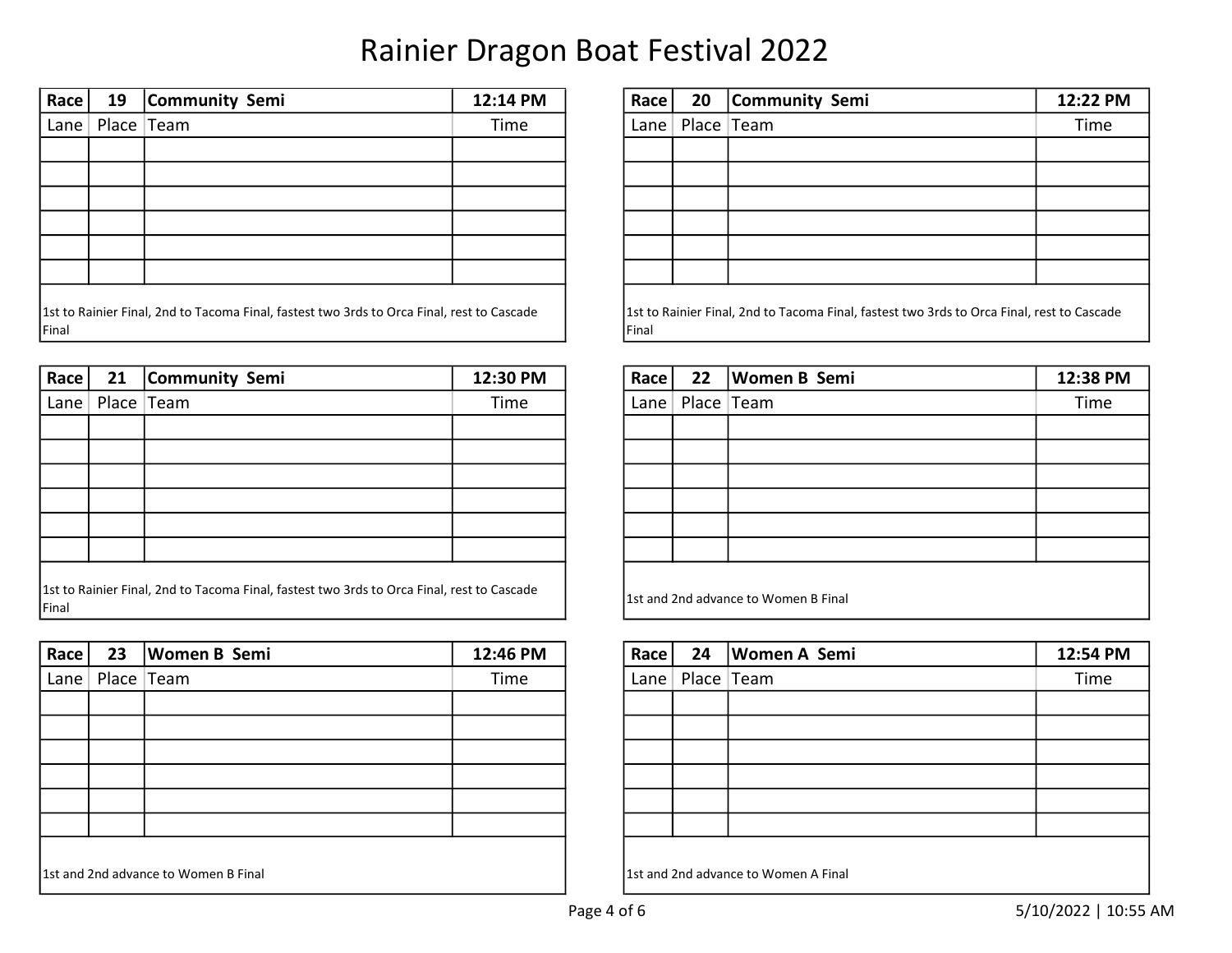| Race                                 | 25         | <b>Women A Semi</b> | 1:02 PM | Race | 26 | Mixed Semi                         | 1:30 PM |
|--------------------------------------|------------|---------------------|---------|------|----|------------------------------------|---------|
| Lane                                 | Place Team |                     | Time    |      |    | Lane   Place $ $ Team              | Time    |
|                                      |            |                     |         |      |    |                                    |         |
|                                      |            |                     |         |      |    |                                    |         |
|                                      |            |                     |         |      |    |                                    |         |
|                                      |            |                     |         |      |    |                                    |         |
|                                      |            |                     |         |      |    |                                    |         |
|                                      |            |                     |         |      |    |                                    |         |
| 1st and 2nd advance to Women A Final |            |                     |         |      |    | 1st and 2nd advance to Mixed Final |         |

| $\sf Race$                         | 27                    | Mixed Semi | 1:38 PM | $\textsf{Race}$ |                    | 28 Community Cascade Final | 1:46 PM |
|------------------------------------|-----------------------|------------|---------|-----------------|--------------------|----------------------------|---------|
|                                    | Lane   Place $ $ Team |            | Time    |                 |                    | Lane   Place $ $ Team      | Time    |
|                                    |                       |            |         |                 |                    |                            |         |
|                                    |                       |            |         |                 |                    |                            |         |
|                                    |                       |            |         |                 |                    |                            |         |
|                                    |                       |            |         |                 |                    |                            |         |
|                                    |                       |            |         |                 |                    |                            |         |
|                                    |                       |            |         |                 |                    |                            |         |
|                                    |                       |            |         |                 |                    |                            |         |
| 1st and 2nd advance to Mixed Final |                       |            |         |                 | Thanks for racing! |                            |         |

| Race     | 29                 | <b>Community Orca Final</b> | 1:54 PM | Race               | 30 | <b>Community Tacoma Final</b> | 2:02 PM |  |
|----------|--------------------|-----------------------------|---------|--------------------|----|-------------------------------|---------|--|
| Lane $ $ |                    | Place Team                  | Time    | Lane $ $           |    | Place Team                    | Time    |  |
|          |                    |                             |         |                    |    |                               |         |  |
|          |                    |                             |         |                    |    |                               |         |  |
|          |                    |                             |         |                    |    |                               |         |  |
|          |                    |                             |         |                    |    |                               |         |  |
|          |                    |                             |         |                    |    |                               |         |  |
|          |                    |                             |         |                    |    |                               |         |  |
|          |                    |                             |         |                    |    |                               |         |  |
|          | Thanks for racing! |                             |         | Thanks for racing! |    |                               |         |  |

| Race                               | 26         | Mixed Semi | 1:30 PM |  |  |  |
|------------------------------------|------------|------------|---------|--|--|--|
| Lane                               | Place Team |            | Time    |  |  |  |
|                                    |            |            |         |  |  |  |
|                                    |            |            |         |  |  |  |
|                                    |            |            |         |  |  |  |
|                                    |            |            |         |  |  |  |
|                                    |            |            |         |  |  |  |
|                                    |            |            |         |  |  |  |
| 1st and 2nd advance to Mixed Final |            |            |         |  |  |  |

| Race               | 28         | <b>Community Cascade Final</b> | 1:46 PM |  |  |  |
|--------------------|------------|--------------------------------|---------|--|--|--|
| Lane               | Place Team |                                | Time    |  |  |  |
|                    |            |                                |         |  |  |  |
|                    |            |                                |         |  |  |  |
|                    |            |                                |         |  |  |  |
|                    |            |                                |         |  |  |  |
|                    |            |                                |         |  |  |  |
|                    |            |                                |         |  |  |  |
|                    |            |                                |         |  |  |  |
| Thanks for racing! |            |                                |         |  |  |  |

| Race               | 30         | <b>Community Tacoma Final</b> | 2:02 PM |  |  |  |
|--------------------|------------|-------------------------------|---------|--|--|--|
| Lane               | Place Team |                               | Time    |  |  |  |
|                    |            |                               |         |  |  |  |
|                    |            |                               |         |  |  |  |
|                    |            |                               |         |  |  |  |
|                    |            |                               |         |  |  |  |
|                    |            |                               |         |  |  |  |
|                    |            |                               |         |  |  |  |
|                    |            |                               |         |  |  |  |
| Thanks for racing! |            |                               |         |  |  |  |